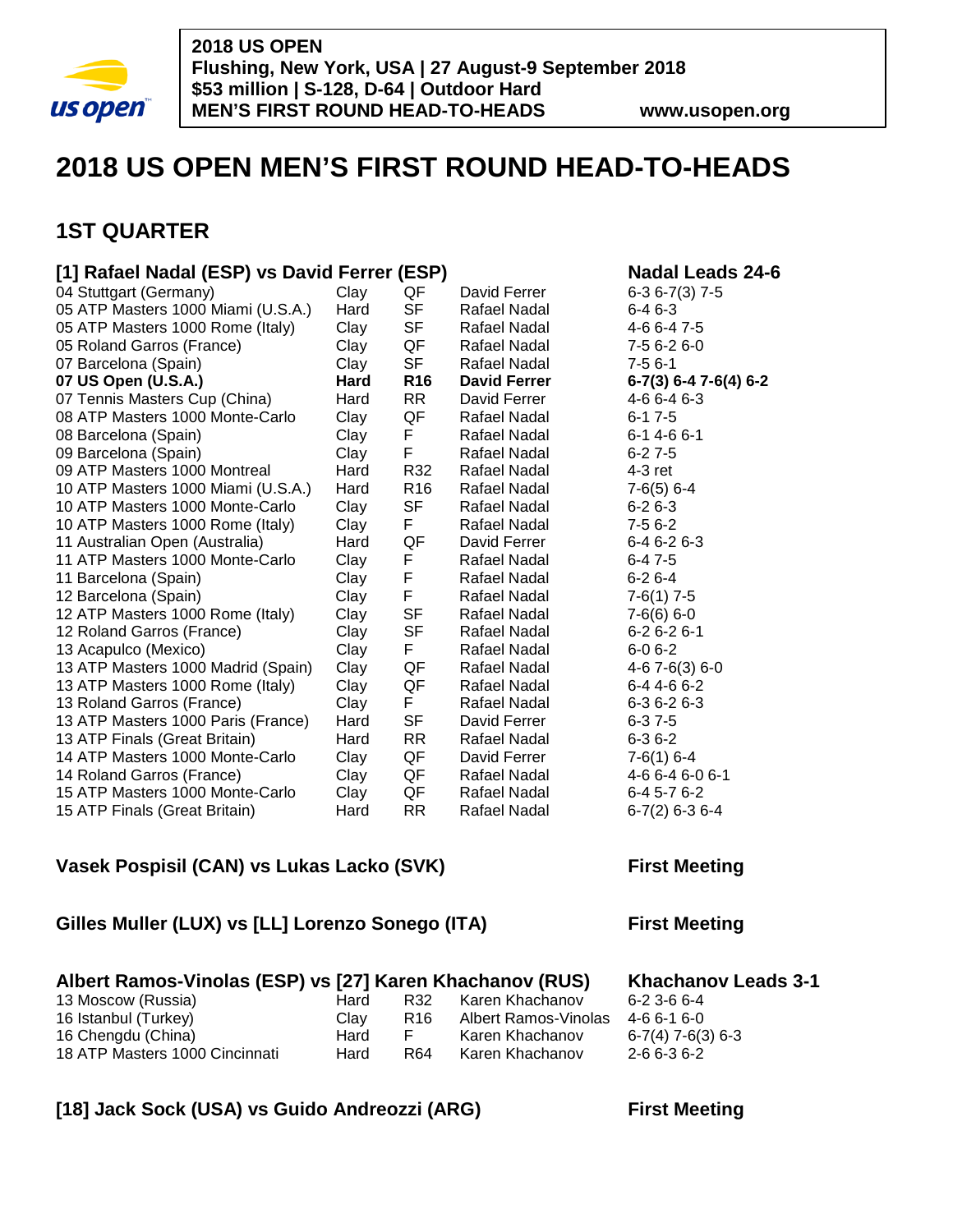

| Aljaz Bedene (SLO) vs Nikoloz Basilashvili (GEO)<br><b>Other Meeting</b><br>14 US Open Q (U.S.A.)                                                                                                                                                                                                                          | <b>First Tour-Level Meeting</b><br>$6 - 36 - 3$ |                                                          |                                                                                                                 |                                                                                                                                          |
|----------------------------------------------------------------------------------------------------------------------------------------------------------------------------------------------------------------------------------------------------------------------------------------------------------------------------|-------------------------------------------------|----------------------------------------------------------|-----------------------------------------------------------------------------------------------------------------|------------------------------------------------------------------------------------------------------------------------------------------|
| [Q] Casper Ruud (NOR) vs Guido Pella (ARG)                                                                                                                                                                                                                                                                                 |                                                 |                                                          |                                                                                                                 | <b>First Meeting</b>                                                                                                                     |
| Paolo Lorenzi (ITA) vs [16] Kyle Edmund (GBR)                                                                                                                                                                                                                                                                              |                                                 |                                                          |                                                                                                                 | <b>First Meeting</b>                                                                                                                     |
| [9] Dominic Thiem (AUT) vs Mirza Basic (BIH)                                                                                                                                                                                                                                                                               |                                                 |                                                          |                                                                                                                 | <b>First Meeting</b>                                                                                                                     |
| Denis Istomin (UZB) vs Steve Johnson (USA)<br>15 Davis Cup Play-Off (Uzbekistan)                                                                                                                                                                                                                                           | Clay                                            | RR.                                                      | Denis Istomin                                                                                                   | <b>Istomin Leads 1-0</b><br>$6-1$ 3-6 7-6(5) $6-7(3)$ 7-5                                                                                |
| Mischa Zverev (GER) vs Taylor Fritz (USA)<br>16 Basel (Switzerland)                                                                                                                                                                                                                                                        | Hard                                            | R32                                                      | Mischa Zverev                                                                                                   | M. Zverev Leads 1-0<br>$7-6(4)$ 6-0                                                                                                      |
| <b>Other Meetings</b><br>15 Aptos CH (U.S.A.)<br>16 Australian Open Q (Australia)                                                                                                                                                                                                                                          | Hard<br>Hard                                    | R32<br>Q3                                                | Mischa Zverev<br><b>Taylor Fritz</b>                                                                            | $6-7(1)$ 7-5 6-3<br>$6-36-7(5)6-4$                                                                                                       |
| [WC] Jason Kubler (AUS) vs [19] Roberto Bautista Agut (ESP)                                                                                                                                                                                                                                                                |                                                 |                                                          |                                                                                                                 | <b>First Meeting</b>                                                                                                                     |
| [28] Denis Shapovalov (CAN) vs [Q] Felix Auger-Aliassime (CAN)<br><b>Other Meeting</b>                                                                                                                                                                                                                                     |                                                 |                                                          |                                                                                                                 | <b>First Tour-Level Meeting</b>                                                                                                          |
| 17 Drummondville CH (Canada)                                                                                                                                                                                                                                                                                               | Hard                                            | <b>SF</b>                                                | Denis Shapovalov                                                                                                | $7-56-3$                                                                                                                                 |
|                                                                                                                                                                                                                                                                                                                            |                                                 |                                                          |                                                                                                                 |                                                                                                                                          |
| Sam Querrey (USA) vs Andreas Seppi (ITA)<br>07 ATP Masters 1000 Paris (France)<br>08 ATP Masters 1000 Monte-Carlo<br>09 ATP Masters 1000 Rome (Italy)<br>09 ATP Masters 1000 Madrid (Spain)<br>12 Beijing (China)<br>14 ATP Masters 1000 Indian Wells<br><b>Other Meeting</b><br>11 ATP Masters 1000 Paris Q (France) Hard | Hard<br>Clay<br>Clay<br>Clay<br>Hard<br>Hard    | R64<br>R32<br>R64<br>R32<br>R <sub>16</sub><br>R64<br>Q2 | Andreas Seppi<br>Sam Querrey<br>Andreas Seppi<br>Andreas Seppi<br>Sam Querrey<br>Andreas Seppi<br>Andreas Seppi | Seppi Leads 4-2<br>$5 - 76 - 16 - 3$<br>$6 - 17 - 5$<br>3-6 6-4 6-3<br>6-3 4-6 6-4<br>$6 - 16 - 4$<br>$4-67-6(3)6-3$<br>$6-7(2)$ 6-1 6-1 |
| Jeremy Chardy (FRA) vs Andrey Rublev (RUS)<br>18 Montpellier (France)<br><b>Other Meetings</b><br>16 Mons CH (Belgium)<br>17 Rennes CH (France)<br>17 Irving CH (U.S.A.)                                                                                                                                                   | Hard<br>Hard<br>Hard<br>Hard                    | R <sub>16</sub><br>R <sub>16</sub><br>R32<br>QF          | Andrey Rublev<br>Andrey Rublev<br>Andrey Rublev<br>Andrey Rublev                                                | <b>Rubley Leads 1-0</b><br>$6 - 26 - 1$<br>6-4 2-6 6-4<br>$6-47-6(12)$<br>$7-56-4$                                                       |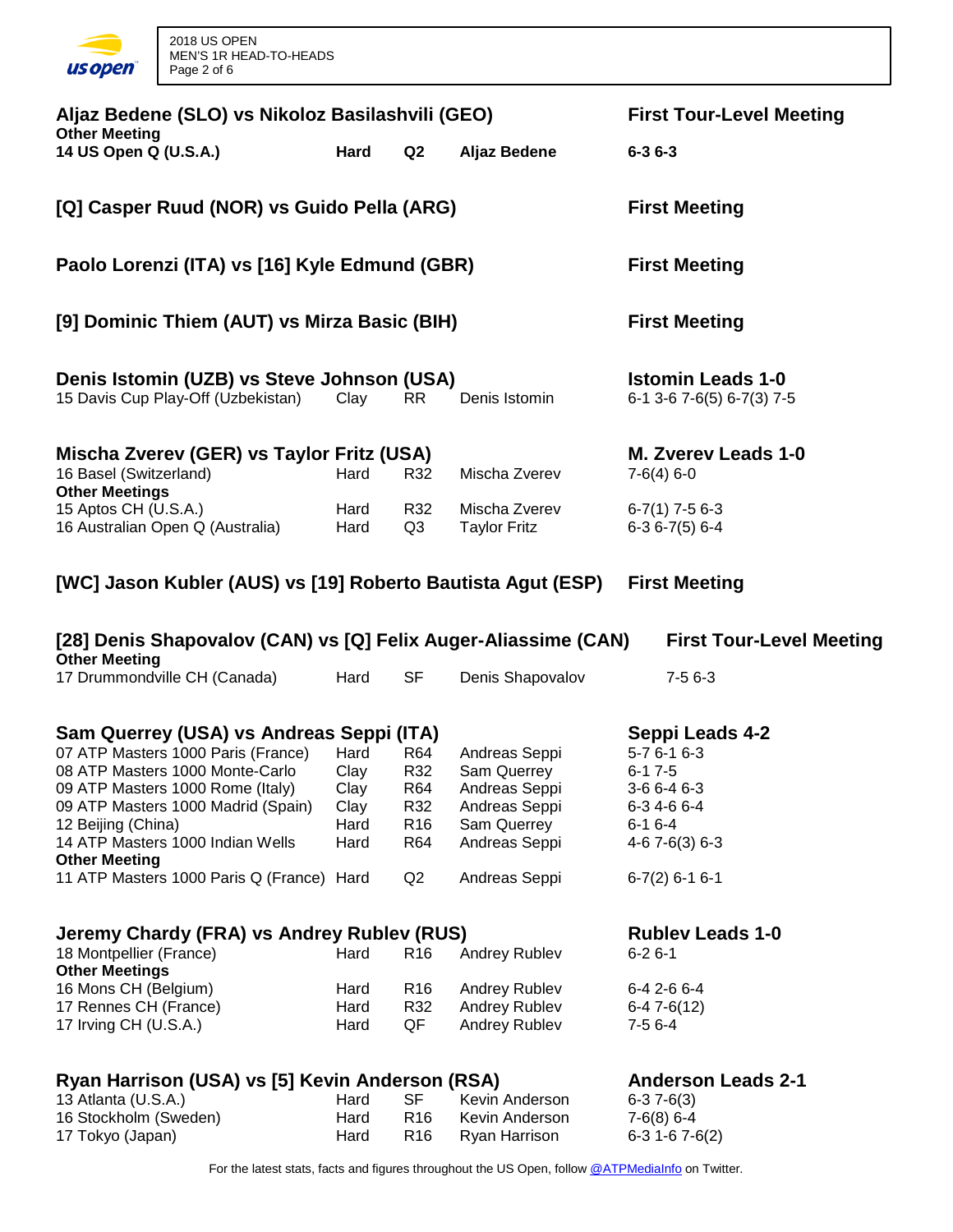

## **2ND QUARTER**

| [3] Juan Martin del Potro (ARG) vs [Q] Donald Young (USA)                                                                                                                                                                                             | <b>First Meeting</b>                                                  |                                                                       |                                                                                                                                                                                        |                                                                                                                                                |
|-------------------------------------------------------------------------------------------------------------------------------------------------------------------------------------------------------------------------------------------------------|-----------------------------------------------------------------------|-----------------------------------------------------------------------|----------------------------------------------------------------------------------------------------------------------------------------------------------------------------------------|------------------------------------------------------------------------------------------------------------------------------------------------|
| Denis Kudla (USA) vs Matteo Berrettini (ITA)<br><b>Other Meetings</b>                                                                                                                                                                                 | <b>First Tour-Level Meeting</b>                                       |                                                                       |                                                                                                                                                                                        |                                                                                                                                                |
| 18 Australian Open Q (Australia)<br>18 ATP Masters 1000 Indian Wells Q                                                                                                                                                                                | Hard<br>Hard                                                          | Q3<br>Q1                                                              | Denis Kudla<br>Matteo Berrettini                                                                                                                                                       | 4-6 6-3 7-5<br>$6-47-5$                                                                                                                        |
| [PR] Andy Murray (GBR) vs [PR] James Duckworth (AUS)                                                                                                                                                                                                  | <b>First Meeting</b>                                                  |                                                                       |                                                                                                                                                                                        |                                                                                                                                                |
| Feliciano Lopez (ESP) vs [31] Fernando Verdasco (ESP)                                                                                                                                                                                                 | Lopez Leads 5-4                                                       |                                                                       |                                                                                                                                                                                        |                                                                                                                                                |
| 04 Kitzbuhel (Austria)<br>05 Marseille (France)<br>05 New Haven (U.S.A.)<br>08 Sydney (Australia)<br>09 ATP Masters 1000 Miami (U.S.A.)<br>09 ATP Masters 1000 Montreal<br>13 Eastbourne (Great Britain)<br>15 Quito (Ecuador)<br>17 US Open (U.S.A.) | Clay<br>Hard<br>Hard<br>Hard<br>Hard<br>Hard<br>Grass<br>Clay<br>Hard | QF<br>R32<br>QF<br>R32<br>R32<br>R64<br>QF<br><b>SF</b><br><b>R64</b> | Fernando Verdasco<br>Feliciano Lopez<br>Feliciano Lopez<br>Fernando Verdasco<br>Fernando Verdasco<br>Fernando Verdasco<br>Feliciano Lopez<br>Feliciano Lopez<br><b>Feliciano Lopez</b> | $6 - 26 - 3$<br>$7-56-3$<br>6-4 1-6 6-2<br>6-3 4-6 6-2<br>3-6 6-3 6-4<br>$6-16-7(5)6-1$<br>$6-47-6(6)$<br>$7-6(5)$ $7-6(1)$<br>6-3 6-2 3-6 6-1 |
| [20] Borna Coric (CRO) vs Florian Mayer (GER)                                                                                                                                                                                                         |                                                                       |                                                                       |                                                                                                                                                                                        | <b>First Meeting</b>                                                                                                                           |
| Roberto Carballes Baena (ESP) vs [Q] Mitchell Krueger (USA)                                                                                                                                                                                           |                                                                       |                                                                       |                                                                                                                                                                                        | <b>First Meeting</b>                                                                                                                           |
| Daniil Medvedev (RUS) vs Evgeny Donskoy (RUS)                                                                                                                                                                                                         |                                                                       |                                                                       |                                                                                                                                                                                        | <b>First Tour-Level Meeting</b>                                                                                                                |
| <b>Other Meeting</b><br>16 Raanana CH (Israel)                                                                                                                                                                                                        | Hard                                                                  | R <sub>16</sub>                                                       | Evgeny Donskoy                                                                                                                                                                         | 6-4 1-6 6-2                                                                                                                                    |
| [Q] Tommy Robredo (ESP) vs [15] Stefanos Tsitsipas (GRE)<br><b>Other Meeting</b>                                                                                                                                                                      |                                                                       |                                                                       |                                                                                                                                                                                        | <b>First Tour-Level Meeting</b>                                                                                                                |
| 16 Brescia CH (Italy)                                                                                                                                                                                                                                 | Carpet                                                                | R32                                                                   | Tommy Robredo                                                                                                                                                                          | $6 - 26 - 1$                                                                                                                                   |
| [11] John Isner (USA) vs [WC] Bradley Klahn (USA)<br>14 Winston-Salem (U.S.A.)                                                                                                                                                                        | Hard                                                                  | R32                                                                   | John Isner                                                                                                                                                                             | <b>Isner Leads 1-0</b><br>$7-6(5)$ 6-2                                                                                                         |
| Nicolas Jarry (CHI) vs Peter Gojowczyk (GER)<br>18 Hamburg (Germany)                                                                                                                                                                                  | Clay                                                                  | R32                                                                   | Nicolas Jarry                                                                                                                                                                          | <b>Jarry Leads 1-0</b><br>$6 - 16 - 2$                                                                                                         |
| <b>Cameron Norrie (GBR) vs Jordan Thompson (AUS)</b><br><b>Other Meeting</b>                                                                                                                                                                          |                                                                       |                                                                       |                                                                                                                                                                                        | <b>First Tour-Level Meeting</b>                                                                                                                |
| 17 Binghamton CH (U.S.A.)                                                                                                                                                                                                                             | Hard                                                                  | F                                                                     | <b>Cameron Norrie</b>                                                                                                                                                                  | 6-4 0-6 6-4                                                                                                                                    |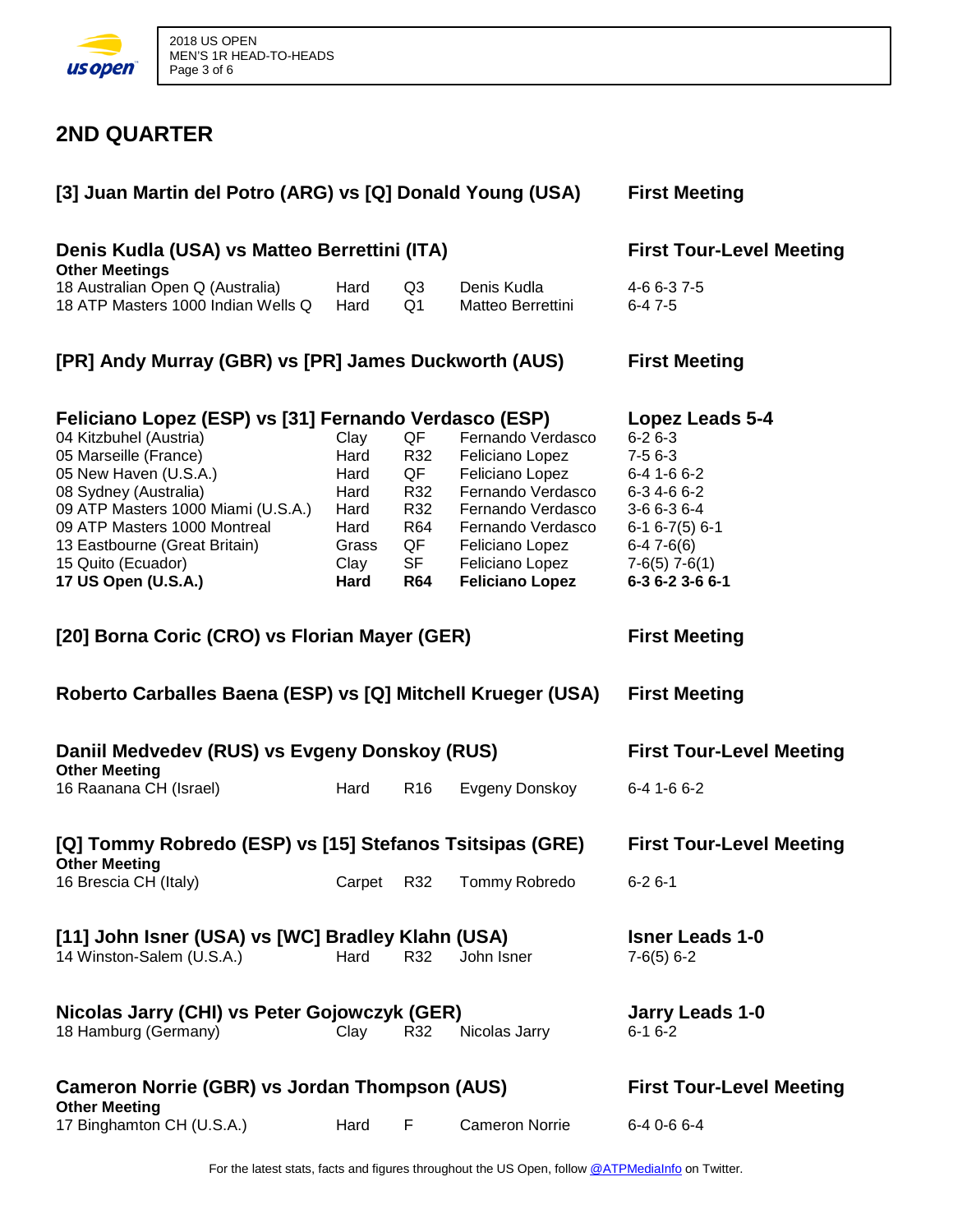

18 Wimbledon (Great Britain)

| Dusan Lajovic (SRB) vs [24] Damir Dzumhur (BIH)                                                                                                                                                                                                                                          | <b>First Meeting</b>                 |                                                          |                                                                                                                                        |                                                                                                                             |
|------------------------------------------------------------------------------------------------------------------------------------------------------------------------------------------------------------------------------------------------------------------------------------------|--------------------------------------|----------------------------------------------------------|----------------------------------------------------------------------------------------------------------------------------------------|-----------------------------------------------------------------------------------------------------------------------------|
| [25] Milos Raonic (CAN) vs [Q] Carlos Berlocq (ARG)<br>12 ATP Masters 1000 Indian Wells<br>13 Wimbledon (Great Britain)<br>14 Oeiras (Portugal)                                                                                                                                          | Hard<br>Grass<br>Clay                | R64<br>R128<br>QF                                        | Milos Raonic<br>Milos Raonic<br>Carlos Berlocq                                                                                         | Raonic Leads 2-1<br>$6 - 46 - 2$<br>$6 - 46 - 36 - 3$<br>$7-56-4$                                                           |
| [Q] Lloyd Harris (RSA) vs Gilles Simon (FRA)                                                                                                                                                                                                                                             |                                      |                                                          |                                                                                                                                        | <b>First Meeting</b>                                                                                                        |
| [Q] Collin Altamirano (USA) vs [Q] Ugo Humbert (FRA)                                                                                                                                                                                                                                     | <b>First Meeting</b>                 |                                                          |                                                                                                                                        |                                                                                                                             |
| [WC] Stan Wawrinka (SUI) vs [8] Grigor Dimitrov (BUL)<br>11 Australian Open (Australia)<br>13 ATP Masters 1000 Madrid (Spain)<br>14 London/Queen's Club (Great Britain) Grass<br>15 ATP Masters 1000 Monte-Carlo<br>15 ATP Masters 1000 Madrid (Spain)<br>16 ATP Masters 1000 Cincinnati | Hard<br>Clay<br>Clay<br>Clay<br>Hard | R64<br>R16<br><b>SF</b><br>R <sub>16</sub><br>R16<br>R16 | Stan Wawrinka<br>Stan Wawrinka<br><b>Grigor Dimitrov</b><br><b>Grigor Dimitrov</b><br><b>Grigor Dimitrov</b><br><b>Grigor Dimitrov</b> | <b>Dimitrov Leads 4-3</b><br>7-5 6-3 6-3<br>$3-66-46-1$<br>$6 - 26 - 4$<br>$6 - 16 - 2$<br>$7-6(5)$ 3-6 6-3<br>$6 - 46 - 4$ |

16 ATP Masters 1000 Cincinnati Hard R16 Grigor Dimitrov 6-4 6-4<br>18 Wimbledon (Great Britain) Grass R128 Stan Wawrinka 1-6 7-6(3) 7-6(5) 6-4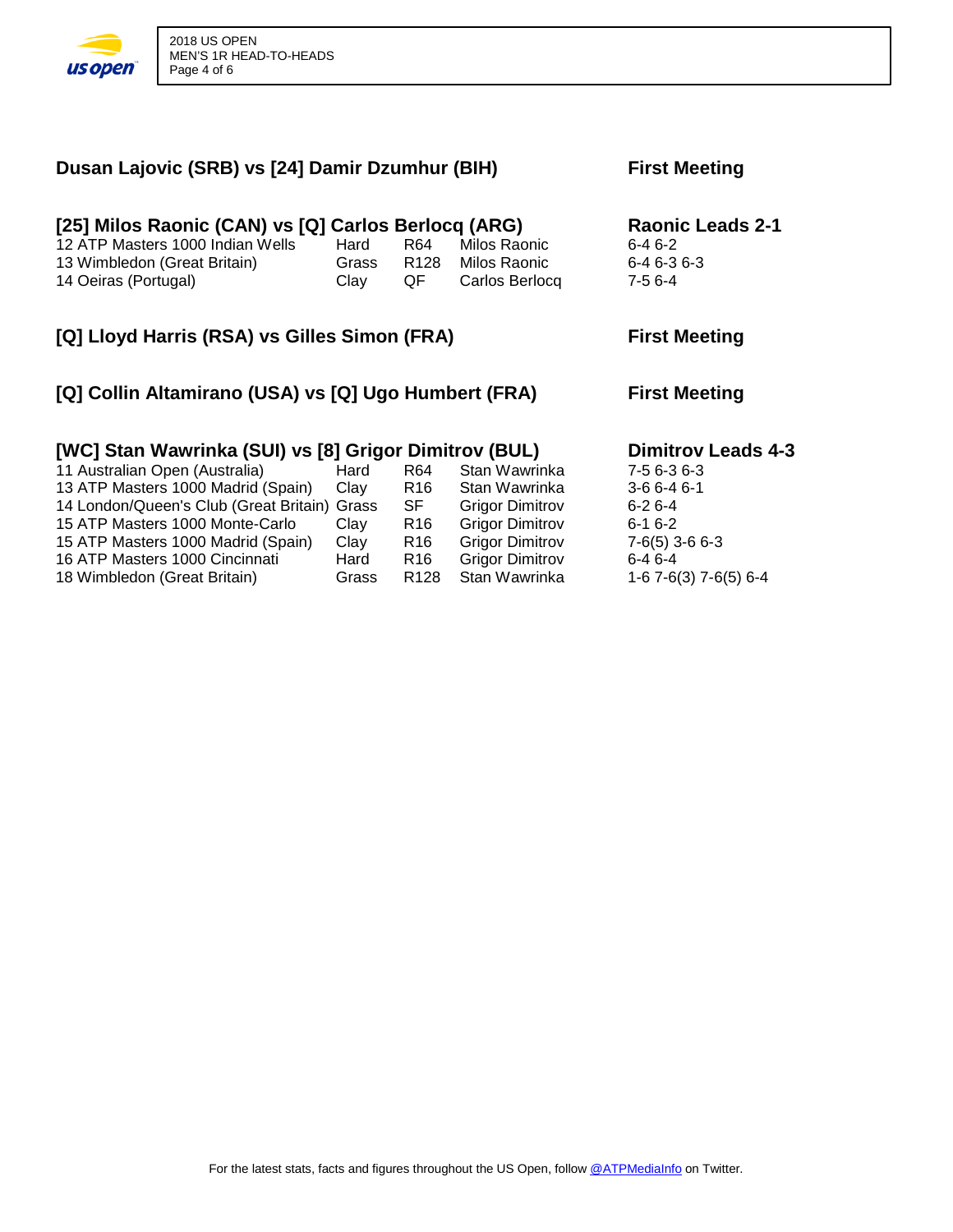

## **3RD QUARTER**

| [7] Marin Cilic (CRO) vs Marius Copil (ROU)<br>12 Beijing (China)                                                                                                                                  | Hard                                       | R32                                                                       | Marius Copil                                                                                                        | <b>Series Tied 1-1</b><br>$3-67-6(0)6-4$                                                                                |  |  |
|----------------------------------------------------------------------------------------------------------------------------------------------------------------------------------------------------|--------------------------------------------|---------------------------------------------------------------------------|---------------------------------------------------------------------------------------------------------------------|-------------------------------------------------------------------------------------------------------------------------|--|--|
| 18 ATP Masters 1000 Cincinnati                                                                                                                                                                     | Hard                                       | R32                                                                       | <b>Marin Cilic</b>                                                                                                  | $6-7(4)$ 6-4 6-4                                                                                                        |  |  |
| [Q] Stefano Travaglia (ITA) vs [Q] Hubert Hurkacz (POL)                                                                                                                                            |                                            |                                                                           |                                                                                                                     | <b>First Meeting</b>                                                                                                    |  |  |
| Alex de Minaur (AUS) vs Taro Daniel (JPN)                                                                                                                                                          | <b>First Meeting</b>                       |                                                                           |                                                                                                                     |                                                                                                                         |  |  |
| Frances Tiafoe (USA) vs [29] Adrian Mannarino (FRA)<br>16 Washington (U.S.A.)                                                                                                                      | <b>Mannarino Leads 1-0</b><br>$7-6(4)$ 7-5 |                                                                           |                                                                                                                     |                                                                                                                         |  |  |
| [22] Marco Cecchinato (ITA) vs Julien Benneteau (FRA)                                                                                                                                              |                                            |                                                                           |                                                                                                                     | <b>First Meeting</b>                                                                                                    |  |  |
| [WC] Tim Smyczek (USA) vs Jan-Lennard Struff (GER)                                                                                                                                                 |                                            |                                                                           |                                                                                                                     | <b>First Tour-Level Meeting</b>                                                                                         |  |  |
| <b>Other Meeting</b><br>15 Irving CH (U.S.A.)                                                                                                                                                      | Hard                                       | R32                                                                       | Tim Smyczek                                                                                                         | $7-6(3) 6-2$                                                                                                            |  |  |
| Mackenzie McDonald (USA) vs Robin Haase (NED)                                                                                                                                                      |                                            |                                                                           |                                                                                                                     | <b>First Meeting</b>                                                                                                    |  |  |
| [Q] Federico Gaio (ITA) vs [10] David Goffin (BEL)                                                                                                                                                 |                                            |                                                                           |                                                                                                                     | <b>First Meeting</b>                                                                                                    |  |  |
| [13] Diego Schwartzman (ARG) vs Federico Delbonis (ARG)<br>15 Rio de Janeiro (Brazil)<br>16 Sao Paulo (Brazil)<br>16 Istanbul (Turkey)<br>17 Rio de Janeiro (Brazil)<br>18 Rio de Janeiro (Brazil) | Clay<br>Clay<br>Clay<br>Clay<br>Clay       | R32<br>R <sub>16</sub><br><b>SF</b><br>R <sub>16</sub><br>R <sub>16</sub> | <b>Federico Delbonis</b><br><b>Federico Delbonis</b><br>Diego Schwartzman<br>Diego Schwartzman<br>Diego Schwartzman | <b>Schwartzman Leads 3-2</b><br>6-7(8) 7-6(6) 2-1 ret<br>3-6 6-4 6-2<br>$6-7(5)$ 6-3 6-2<br>$6-47-6(1)$<br>$6 - 26 - 3$ |  |  |
| <b>Other Meeting</b><br>11 Salinas CH (Ecuador)                                                                                                                                                    | Clay                                       | R32                                                                       | Federico Delbonis                                                                                                   | $6 - 06 - 2$                                                                                                            |  |  |
| Guillermo Garcia-Lopez (ESP) vs Jaume Munar (ESP)<br>15 Hamburg (Germany)<br><b>Other Meeting</b><br>17 Como CH (Italy)                                                                            | Clay<br>Clay                               | R32<br>R32                                                                | Jaume Munar<br>Guillermo Garcia-Lopez 7-6(5) 3-0 ret                                                                | <b>Munar Leads 1-0</b><br>$1-2$ ret                                                                                     |  |  |
| [Q] Facundo Bagnis (ARG) vs Gael Monfils (FRA)                                                                                                                                                     |                                            |                                                                           |                                                                                                                     | <b>First Meeting</b>                                                                                                    |  |  |
|                                                                                                                                                                                                    |                                            |                                                                           |                                                                                                                     |                                                                                                                         |  |  |
| Maximilian Marterer (GER) vs [21] Kei Nishikori (JPN)                                                                                                                                              |                                            |                                                                           |                                                                                                                     | <b>First Meeting</b>                                                                                                    |  |  |
| [32] Filip Krajinovic (SRB) vs Matthew Ebden (AUS)                                                                                                                                                 |                                            |                                                                           |                                                                                                                     | <b>First Meeting</b>                                                                                                    |  |  |
| Yannick Hanfmann (GER) vs Philipp Kohlschreiber (GER)                                                                                                                                              |                                            |                                                                           |                                                                                                                     | <b>First Meeting</b>                                                                                                    |  |  |
| Jiri Vesely (CZE) vs [WC] Corentin Moutet (FRA)                                                                                                                                                    |                                            |                                                                           |                                                                                                                     | <b>First Meeting</b>                                                                                                    |  |  |
| [LL] Peter Polansky (CAN) vs [4] Alexander Zverev (GER)                                                                                                                                            |                                            |                                                                           |                                                                                                                     | <b>First Tour-Level Meeting</b>                                                                                         |  |  |
| <b>Other Meeting</b><br>14 Irving CH Q (U.S.A.)                                                                                                                                                    | Hard                                       | Q2                                                                        | Peter Polansky                                                                                                      | $1-67-6(3)6-4$                                                                                                          |  |  |